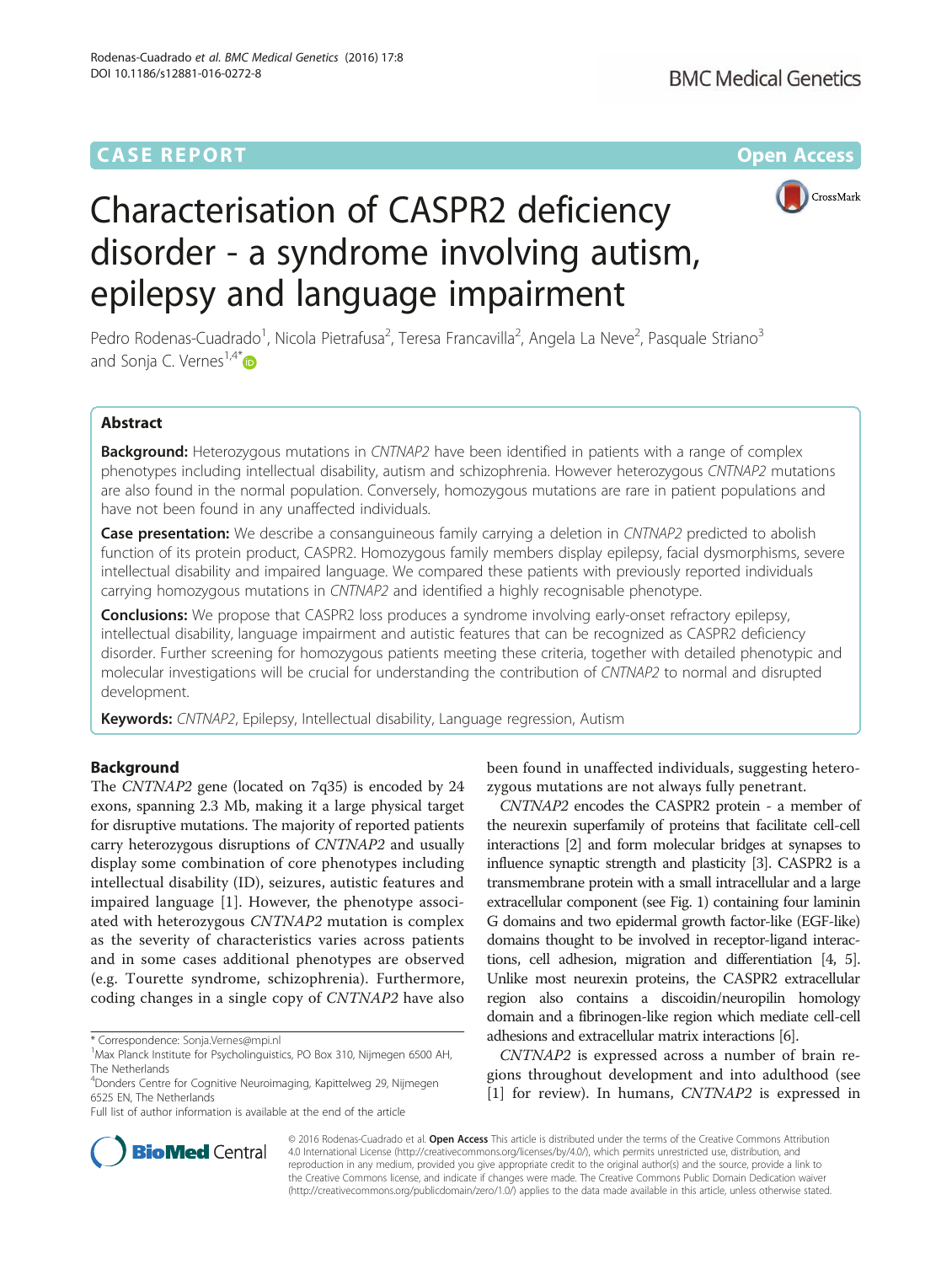<span id="page-1-0"></span>

the patients reported in Orrico et. al. are included for comparison (adapted from [\[18\]](#page--1-0)) (b) Pedigree of the family showing the two affected siblings (filled symbols; S1 & S2) with homozygous deletions encompassing exons 2-3 of the CNTNAP2 gene. The brother is unaffected (unfilled symbol; S3) and has no detected CNV's. Parents are first cousins and both carry the heterozygous CNTNAP2 deletion (symbols with dots; P), but are phenotypically normal. c PCR gel of the mutant CNTNAP2 gene. A ~700 base pair product spanning the breakpoint could be amplified from the homozygous siblings and heterozygous parent, but not from the unaffected sibling. A Sanger sequencing trace shows the location of the deletion breakpoint. d The wild type CASPR2 protein and predicted functional consequences of CNTNAP2 patient mutations on the CASPR2 protein product. CASPR2 is composed of 1331 amino acids with a number of functional domains including a signal peptide (SP), discoidin/neuropilin homology domain (F5/8 Type C), Laminin G domain (LamG), Epidermal Growth Factor like domain (EGF-like), Fibrinogen domain (Fibrinogen), Transmembrane domain (Transmembrane), and Protein 4.1 homologous binding domain (4.1 m). The exon 2–3 deletion (reported herein), exon 3 deletion [\[16](#page-5-0)] and c3709delG mutation [[14\]](#page-5-0) all produce truncated proteins due to early stop codons. The exon 2–9 deletion [[13\]](#page-5-0) also produces a truncated protein product, however in this case it is due to an in-frame loss of amino acids 33–500

the cortex with enrichment in frontal and perisylvian regions, and in the striatum, thalamus and amygdala [\[7](#page-5-0), [8](#page-5-0)]. This expression pattern recapitulates the cortico-striatothalamic circuitry known to modulate higher order cognitive processes, including language, reward, and frontal executive function. In mouse models, CASPR2 affects synaptic transmission and dendritic arborisation [\[9\]](#page-5-0), and both mouse models and human patients have suggested that CNTNAP2 is important for normal cortical development [[10\]](#page-5-0). Thus it is clear that CASPR2 plays an important role in brain development and function.

#### Materials and methods **Patients**

Ethical approval for this study was obtained by the Ethics Committee of the University of Bari, Italy.

#### Genetic study

Array-CGH (aCGH) was performed using the BlueGnome ISCA 4x44k Cytochip oligoarray. Copy number variants (CNVs) were identified using the BlueFuse multi v2.3 software (BlueGnome). Human genomic DNA was used as a positive control (Promega #G1471) [[11](#page-5-0)]. A CNV was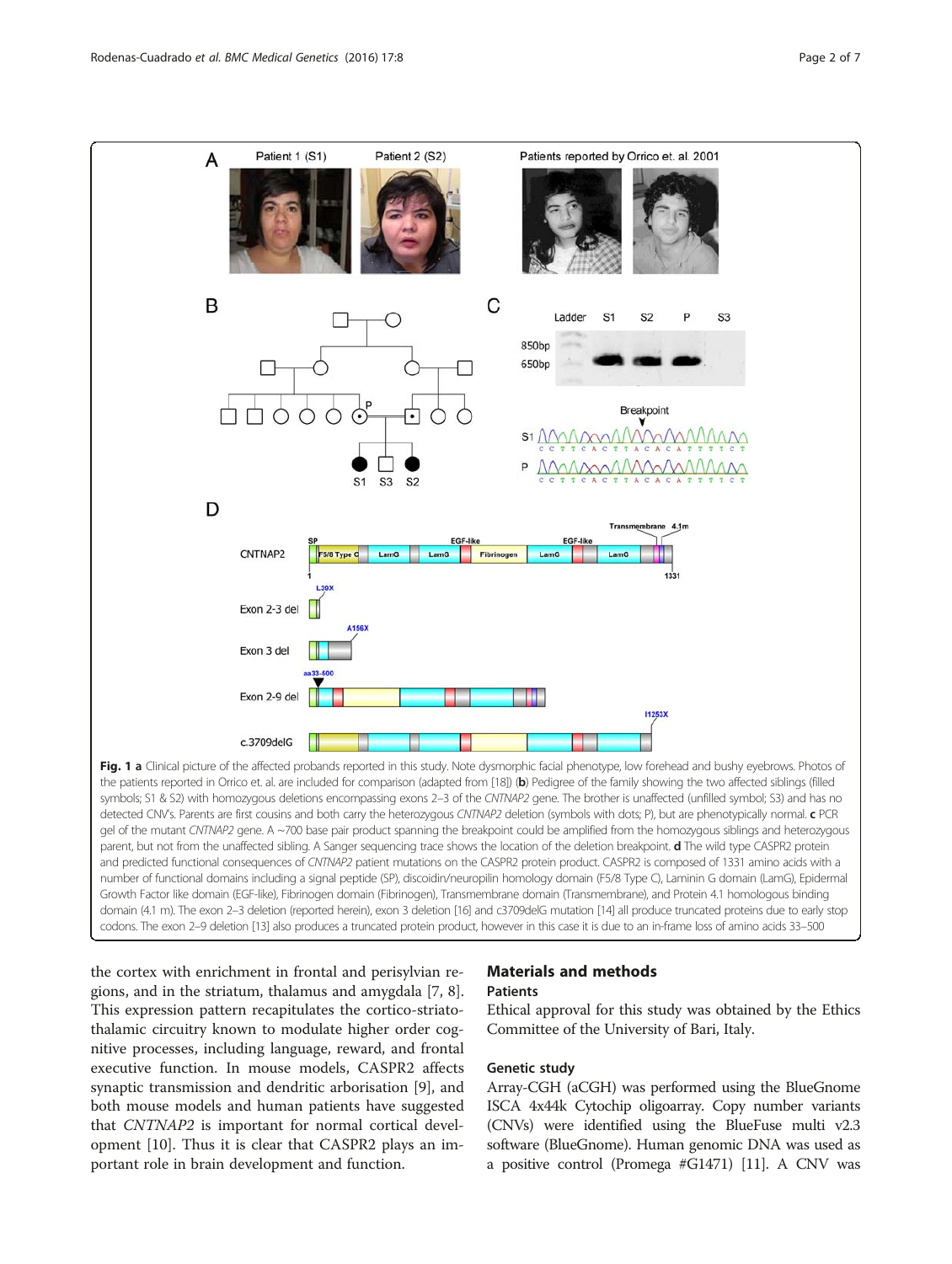identified on chromosome 7. To confirm the deletion, DNA was extracted from blood samples of the affected sibs and family controls. PCR primers flanking the deletion were used to amplify DNA and determine the approximate deletion breakpoint. PCR was performed using Taq DNA polymerase kit (Invitrogen) as per supplier's instructions. Following this, a fragment spanning the breakpoint was amplified using the Advantage2 PCR kit (Clonetech, as per supplier's instructions), using the following primers; Fwd: TCCGGTCTTGGCATTGGGAA TCATTAGCC, Rev: TCAGCAGAGTGAAGAGACAAC CCACAGAGT. This breakpoint spanning PCR yielded a 730 bp product from homozygous and heterozygous DNA but not from control samples. This product was then Sanger sequenced to identify the precise breakpoint.

#### Case Presentation

#### Clinical report

We report a consanguineous family carrying a deletion disrupting the coding region of CNTNAP2. Two affected female siblings (Patient 1 and 2) identified in this family were homozygous for the deletion (Fig. [1\)](#page-1-0). The affected sisters had one unaffected male sibling that did not carry the deletion and their parents (first degree cousins) were both heterozygous for the deletion but were also unaffected. Patient 1 and 2 were born at full term displaying normal height, weight and head circumference with no reported perinatal problems. Since 2 years of age the weight of both patients has been consistently  $>97<sup>th</sup>$  percentile, with Patient 2 classified as severely obese. This has resulted in patient 2 having limited movement (awkward gait), however, neither sibling displays focal motor deficits of the limbs. Additionally, both siblings display a dysmorphic facial phenotype with low forehead and hairline, bushy eyebrows, high arched palate and dental malocclusion (Fig. [1a](#page-1-0)).

Psychomotor development was normal up to 36 months for patient 1, and 18 months for patient 2. At these points, the patients developed trunk swinging motor stereotypies and complex partial seizures. These seizures were characterised by loss of contact, expressions of fright and redness of the face with perioral cyanosis. Over time the seizures became more frequent and additional features developed including stertorous breathing, loss of consciousness and sometimes generalised tonic-clonic movement or falling to the ground. The seizures were rapidly and completely controlled by carbamazepine (1000 mg/day) in patient 1. However, for patient 2 carbamazepine treatment provided only a temporary decrease in the frequency of seizures and she ultimately became unresponsive to it as well as several other anticonvulsants (valproate, phenobarbital, vigabatrine, clobazam, lamotrigine and topiramate). Currently patient 2 has daily seizures of variable frequency (up to 4–5 episodes per day).

An EEG performed in patient 1 displayed poorly organised background activity without slow and epileptiform abnormalities. In contrast, patient 2 displayed short theta widespread outbursts with pseudo-periodic trend at 20 months of age. During sleep these outbursts were prevalent in the left hemisphere of the medial temporal region. At 4 years and 2 months of age, patient 2 performed another EEG. In this case, background activity was well organized, with outbursts of slow waves (4/5 Hz) sometimes preceded by small amplitude spikes in the right temporal region and spreading to temporal regions of the contralateral hemisphere. During sleep, the anomalies assumed the character of slow waves and slow spike-waves that spread from the right hemisphere to the contralateral side. Recorded seizures showed theta-delta waves and spikes in right temporal hemisphere and vertex, followed by 3 Hz slow activity spread throughout the right hemisphere. At 14 years old patient 2 underwent EEG exams during sleep and showed diffuse epileptiform abnormalities (spikes) in anterior bilateral regions.

An MRI scan of patient 1 did not identify any gross structural abnormalities. However, patient 2 displayed hypoplasia of the cerebellar vermis and hemispheres. Both patients have now been diagnosed with severe intellectual disability according to the Wechsler adult intelligence scale, and have also been classified with autistic spectrum disorder (DSM 5).

Language regression occurred simultaneously with seizure onset in both patients. For patient 1, only syllables were initially lost followed by disappearance of verbal production. Currently, the probands language skills are limited to a few isolated words, rarely spoken with communicative intent. Patient 1 also displays vocal tics, reduced relational capacity and autonomy, together with increased stereotypies and clumsiness. Patient 2 had progressive behavioural changes with a slowing in language acquisition, impoverished interpersonal skills and verbal communication, including inertia and apathy. The patient's mother reported alternating periods of more pronounced symptoms, with periods in which seizures were better controlled and the child appeared to be more attentive and involved, but also more aggressive.

#### Genetic analysis

Molecular analysis of the patients was normal for karyotype (46XX) and negative for the presence of sub-telomeric deletions. Array-CGH revealed a deletion of at least 127 Kb in chromosome 7q35 (hg18; Chr7:146,082,310-146,189,705). Both affected probands were homozygous for the deletion, while the parents were heterozygous. The unaffected male sibling did not carry this deletion. The exact breakpoints were mapped via PCR and direct Sanger sequencing revealing a 203 kb deletion (hg38; Chr7:146,711,006-146,914,175) spanning exon 2–3 of the CNTNAP2 gene (Fig. [1c\)](#page-1-0).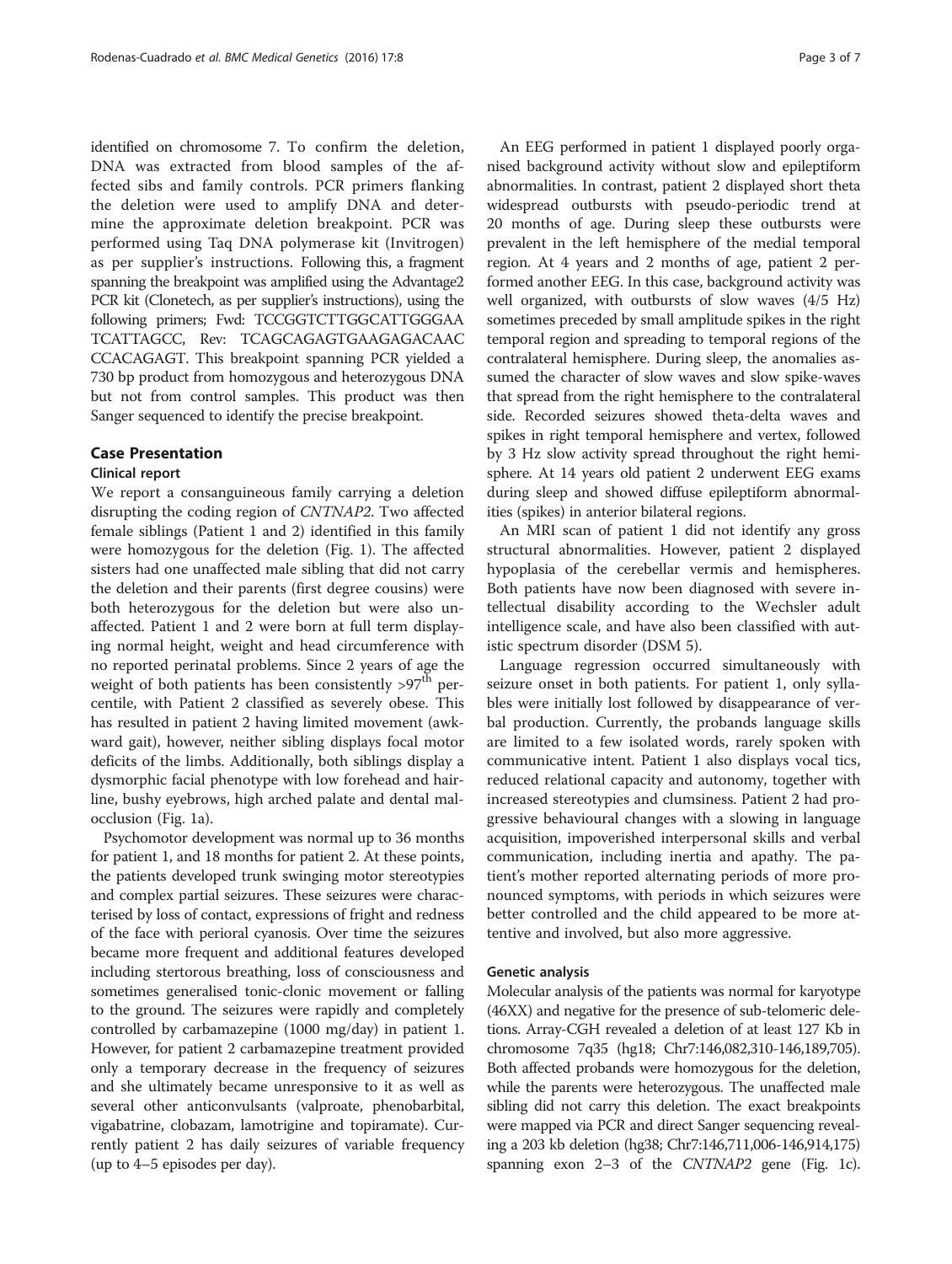CNTNAP2 expression was assayed in peripheral blood and in transformed lymphoblast cells, but expression levels were too low to reliably detect a signal in patient or control samples (data not shown (see also [\[12](#page-5-0), [13\]](#page-5-0)). Sequence analysis suggested that the loss of exons 2–3 introduces a frameshift into the CNTNAP2 transcript. This frameshift is predicted to produce an early stop codon at amino acid 39 (L39X) that would severely truncate the protein product and is likely to lead to nonsense mediated decay (Fig. [1d](#page-1-0)). This suggests that the CNV reported in these patients results in complete loss of functional CASPR2 protein in the homozygous state.

#### Conclusions

Herein we report two sisters with a homozygous deletion affecting the CNTNAP2 gene and a phenotype including dysmorphic features, severe intellectual disability, early onset seizures, autism spectrum disorder and language impairment. Heterozygous family members carrying this deletion were phenotypically normal. A search of publicly available exome sequencing data (ExAc database [\(http://](http://exac.broadinstitute.org/) [exac.broadinstitute.org/,](http://exac.broadinstitute.org/) Last accessed Jan 2016) did not find any homozygous coding changes in CNTNAP2 in the general population. One non-coding SNP in intron 12 (rs113545270) was reported to be homozygous in 76 of 5,077 exomes in the ExAc database. This variant was also reported as a possible loss-of-function change for an alternative transcript variant of CNTNAP2, however there is little evidence that this highly truncated variant is expressed. Furthermore this alternative transcript has been flagged as 'suspect' by the ensembl database ([http://www.ensembl.org/](http://www.ensembl.org/index.html) [index.html\)](http://www.ensembl.org/index.html), suggesting that this change does not affect the coding sequence of CNTNAP2.

Previously, only three other examples of homozygous loss-of-function CNTNAP2 mutations have been reported. The first of the reported homozygous CNTNAP2 deletions consisted of an old-order Amish cohort with a frameshift mutation (c.3709delG) in 18 individuals resulting in the introduction of an early stop codon towards the C-terminus of the CASPR2 protein (I1253X) (Fig. [1d](#page-1-0)) [[14\]](#page-5-0). The protein produced from this mutation retains all the extracellular CASPR2 domains, but is no longer tethered to the neuronal cell membrane and is secreted, suggesting a loss of functional CASPR2 [\[15](#page-5-0)]. An unrelated consanguineous family was identified in which three members had a homozygous deletion of exon 3 within the CNTNAP2 locus [[16](#page-5-0)]. The loss of exon 3 is predicted to introduce an early stop codon (A156X) due to a frameshift mutation. This is likely to result in nonsense mediated decay (NMD) of the RNA product and complete loss of CASPR2 protein in these individuals (Fig. [1d\)](#page-1-0). Finally an in-frame homozygous deletion of CNTNAP2 exons 2–9 (del.33-500; Exon 2–9 del) was reported in two siblings of another unrelated family [\[17](#page--1-0)].

Deletion of these amino acids is predicted to result in the partial loss of extracellular domains (Fig. [1d](#page-1-0)). Molecular studies would be needed to determine if this mutant form of CASPR2 retains any functional characteristics, however the loss of almost half the extracellular domain of this protein is suggestive of a severe disruption of function. As in the family reported herein, heterozygous family members were identified in each of these three groups that were phenotypically normal.

In all cases where CASPR2 deficiency was identified, individuals displayed severe intellectual disability and early onset of severe seizures, beginning by 13–36 months of age and often associated with speech/language and behavioural regression (Table [1\)](#page-4-0). Most patients displayed seizures that were refractive to pharmacological or surgical treatments. Treatment was successful only in 3 patients. In all patients, seizures were severe and frequent, with multiple episodes per day being reported in all cases. The early seizure onset observed in these patients presents difficulties in determining if the speech and language impairments observed are directly due to CNTNAP2 mutation or secondary to seizures. For example in I1253X patients, language comprehension was reported to be good before seizure onset around 13–20 months, but all patients showed language regression from 36 months. However, in contrast, in the A156X family the male child did not speak or vocalise, even before seizure onset. Similarly, the del.33-500 siblings only developed a few isolated words. The patients we report herein (L39X) showed language regression occurring simultaneously with seizure onset, until speech became limited to the rare use of isolated words. Taken together, these families suggest that CNTNAP2 loss results in seizures that may cause language regression, but that it may also be affecting the development of regions of the brain involved in speech and language as impairments in these faculties can occur before seizure onset.

All patients have also been reported to have some autistic traits. Both our patients are classified as autistic with poor communication skills, impaired communication, repetitive behaviour, and motor stereotypies. The majority of patients reported with the I1253X mutation were classified as autistic, displaying behavioural deterioration including restricted behaviours, aberrant social interactions and communicative impairment [\[14\]](#page-5-0). Zweier et al. noted that the del.33-500 siblings had limited communicative ability with variable "autistic behaviour and stereotypic movements" [\[13\]](#page-5-0) and Watson et al. reported that A156X siblings displayed obsessive compulsive behaviour, stereotypical movements and communicative and speech im-pairments [\[16\]](#page-5-0). Given that CNTNAP2 remains a top candidate gene with regards to the molecular basis of autism, these homozygous patients would be of great value for studying the links between CNTNAP2 and autism. Thus there is a need for further in-depth phenotyping of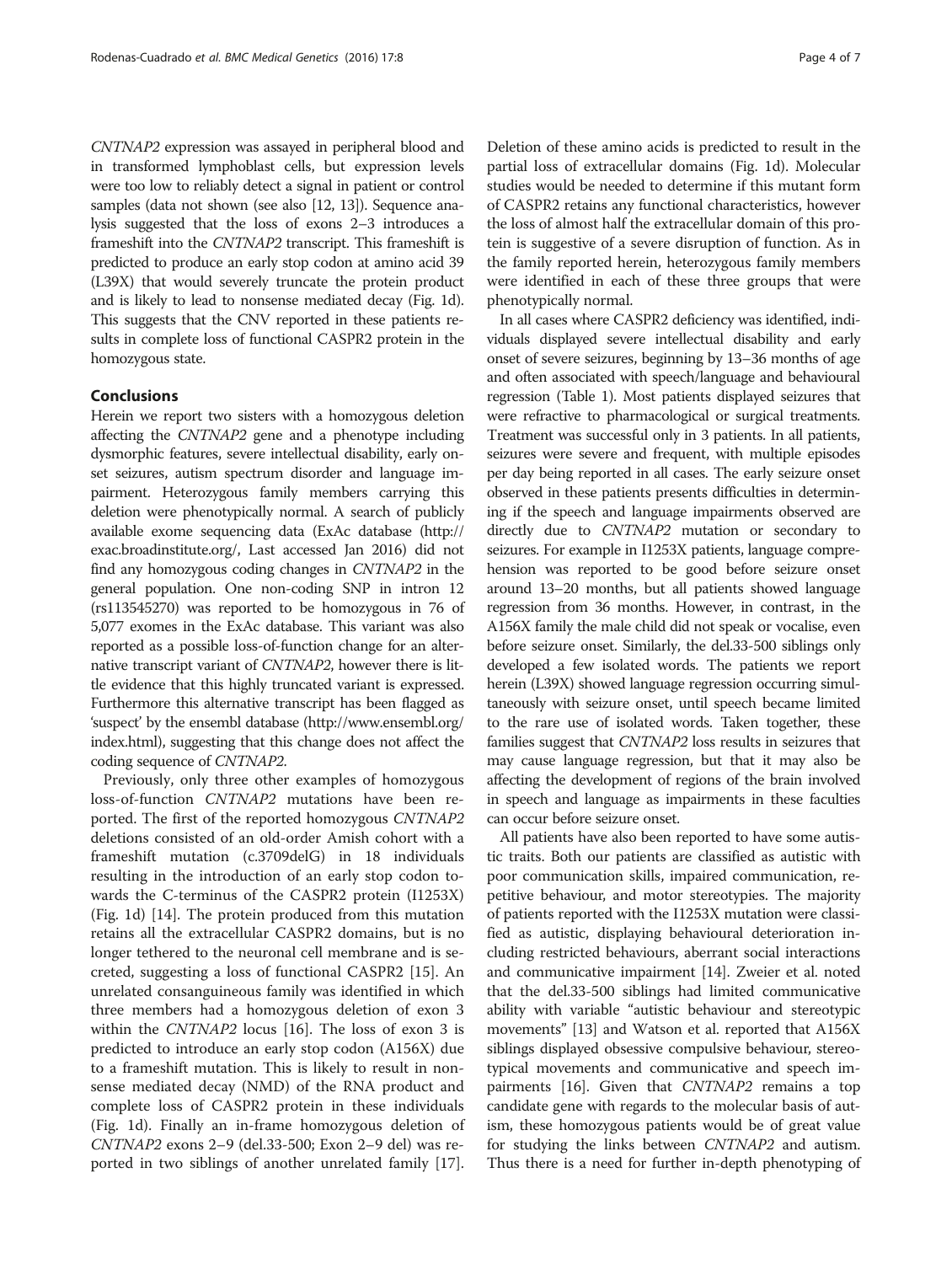|                 |                                | Strauss et al., 2006,<br>Jackman et al., 2009 | Zweier et al., 2009<br>Orrico et al., 2001 | Watson et al., 2014          | This study                             |
|-----------------|--------------------------------|-----------------------------------------------|--------------------------------------------|------------------------------|----------------------------------------|
| Patients        |                                | 18                                            | 2                                          | 3                            | $\overline{2}$                         |
| Mutation        | DNA variant                    | c.3709delG                                    | CNV del ex 2-9                             | CNV del ex 3                 | CNV del ex 2-3                         |
|                 | Effect                         | Early STOP codon                              | In frame deletion                          | Frameshift, early STOP codon | Frameshift,<br>early STOP codon        |
|                 | Resulting protein              | 11253X                                        | del.33-500                                 | A156X                        | L39X                                   |
| Development     | Pregnancy                      | <b>NR</b>                                     | Normal                                     | Normal                       | Normal                                 |
|                 | Intellectual disability        | Severe                                        | Severe                                     | Severe                       | Severe                                 |
|                 | Psychomotor delay              | $^{+}$                                        | Mild                                       | $^{+}$                       |                                        |
|                 | Gross motor delay              | $+$                                           | Mild                                       | $^{+}$                       |                                        |
|                 | Ataxic cerebral palsy          | <b>NR</b>                                     | <b>NR</b>                                  | $^{+}$                       |                                        |
| Morphology      | Dysmorphic                     | <b>NR</b>                                     | $^{+}$                                     | Mild                         | $^{+}$                                 |
|                 | Low forehead/hairline          | <b>NR</b>                                     | $^{+}$                                     | <b>NR</b>                    | $+$                                    |
|                 | Arched palate                  | <b>NR</b>                                     |                                            | <b>NR</b>                    | $^{+}$                                 |
|                 | Dental malocclusion            | <b>NR</b>                                     |                                            | <b>NR</b>                    | $^{+}$                                 |
|                 | Obesity                        | <b>NR</b>                                     |                                            | <b>NR</b>                    |                                        |
|                 | Gait                           | <b>NR</b>                                     | <b>NR</b>                                  | Broad-based ataxic gait      | Awkward gait<br>(only one sib)         |
| Behaviour       | Autism                         | $\! + \!\!\!\!$                               |                                            |                              | $^{+}$                                 |
|                 | Autistic features              | $+$                                           | $^{+}$                                     | $^{+}$                       | $+$                                    |
|                 | Motor stereotypies             | <b>NR</b>                                     | $^{+}$                                     | $^{+}$                       | $^+$                                   |
|                 | Communicative impairment       | $\! + \!\!\!\!$                               | $^{+}$                                     | $^{+}$                       | $^{+}$                                 |
|                 | Behavioural problems           | $+$                                           | $^{+}$                                     | $^{+}$                       | $^{+}$                                 |
|                 | Inertia/apathy                 | <b>NR</b>                                     | <b>NR</b>                                  | <b>NR</b>                    | $^{+}$                                 |
|                 | Agression                      | $\! + \!\!\!\!$                               | <b>NR</b>                                  | <b>NR</b>                    | $+$                                    |
|                 | <b>ADHD</b>                    | $+$                                           | <b>NR</b>                                  | restlessness                 |                                        |
| Epilepsy        | Seizures                       | Yes                                           | Yes                                        | Yes                          | Yes                                    |
|                 | Age onset (months)             | $13 - 20$                                     | $22 - 30$                                  | 24                           | $20 - 36$                              |
|                 | Therapy                        | Refractive                                    | Refractive                                 | Carbamazepine or valproate   | P1 - Carbamazepine,<br>P2 - Refractive |
| Language        | Language impairment/regression | $+$                                           | $\! + \!\!\!\!$                            | $\! + \!\!\!\!$              | $\! + \!\!\!\!$                        |
|                 | Vocal tics                     | <b>NR</b>                                     | <b>NR</b>                                  | <b>NR</b>                    | $^{+}$                                 |
|                 | Limited/absent language        | +                                             | $^+$                                       | $^+$                         |                                        |
| Neurological    | Dysplasia                      | $\! + \!$                                     | $^{+}$                                     | <b>NR</b>                    | $^+$                                   |
| Breathing/other | Hyperventilation               | <b>NR</b>                                     | $^{+}$                                     | <b>NR</b>                    |                                        |
|                 | Apnea                          | <b>NR</b>                                     | +/- (only one sib)                         | <b>NR</b>                    |                                        |
|                 | Cyanoses                       | <b>NR</b>                                     | +/- (only one sib)                         | <b>NR</b>                    |                                        |
|                 | Loss of consciousness          | ${\sf NR}$                                    | +/- (only one sib)                         | ${\sf NR}$                   | $^{+}$                                 |

<span id="page-4-0"></span>Table 1 Physical, neurodevelopmental and behavioural features of patients identified with homozygous CNTNAP2 mutations resulting in CASPR2 deficiency disorder

NR Not reported

the autistic characteristics of the homozygous patients in these families.

Additional common features between the probands include dysmorphisms, focal cortical dysplasia, behavioural problems and psychomotor delay (Table 1). Dysmorphic

features were reported from three of the four mutations (del.33-500, A156X and L39X) and there were striking similarities between the del.33-500 patients and our patients, i.e. coarse facial features, low forehead, heavy eyebrows and large mouth with thick lips (Fig. [1a\)](#page-1-0) [[18\]](#page--1-0). In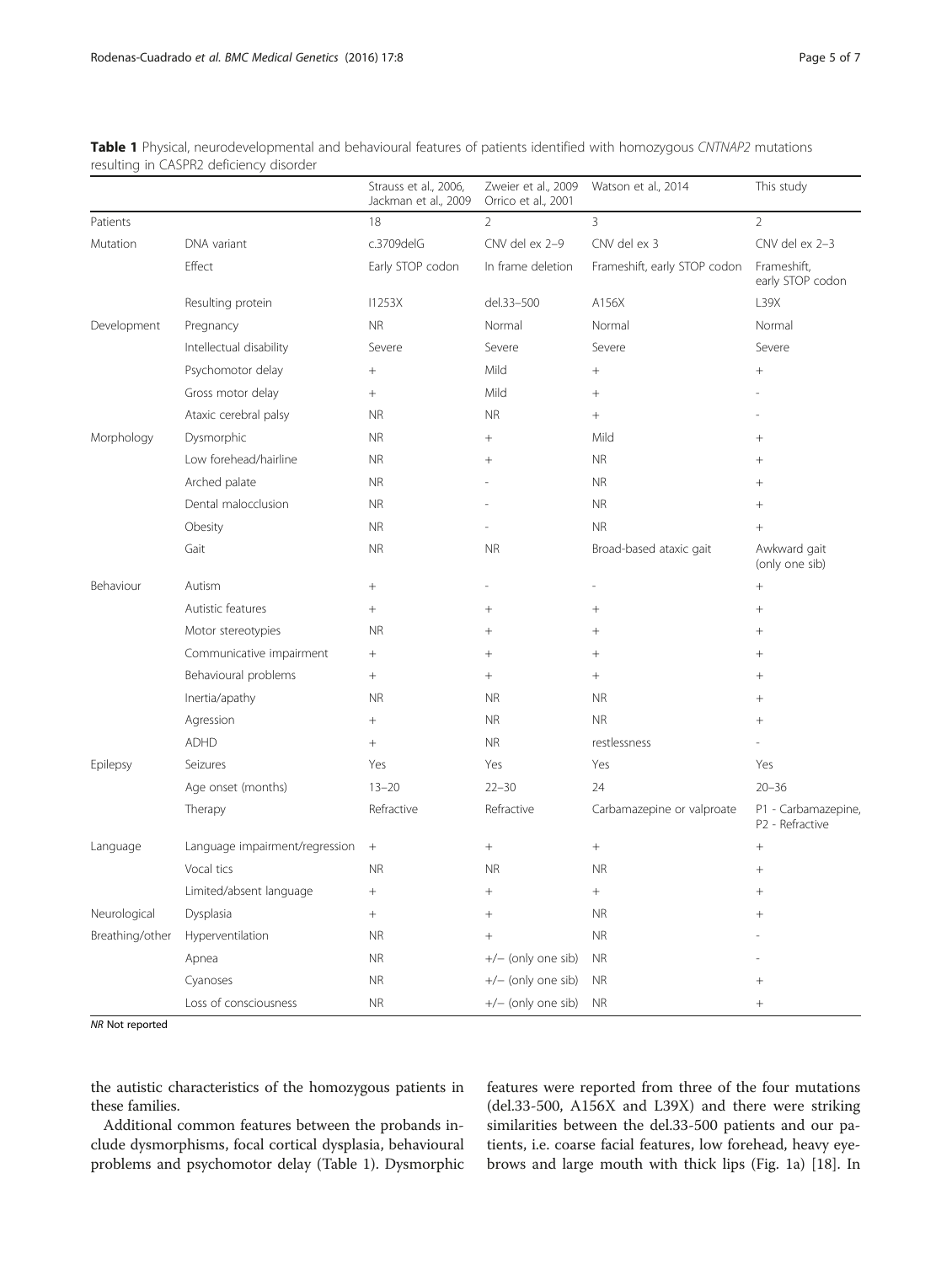<span id="page-5-0"></span>future, it will be of interest to determine if these mild dysmorphia are a common characteristic of CASPR2 deficiency.

Our patients did not show any clinical symptoms suggestive of peripheral nerve hyperexcitability (e.g. myokymia, hyperhidrosis) or neuropathy (e.g. sensory/ motor dysfunction). However, given that CAPSR2 is required for the clustering of juxtaparanodal potassium channels [5] and that anti-CASPR2 antibodies have been associated with acquired peripheral nerve excitability [[19\]](#page--1-0), late onset of peripheral nerve involvement cannot be excluded a priori and nerve conduction velocity/ electromyography may be warranted in the future.

In summary, while some variability in phenotype remains, it is clear that homozygous loss of CNTNAP2 results in a syndromic disorder characterised by severe intellectual disability, early-onset drug-resistant epilepsy, reduced or absent language, communicative impairments and autistic phenotypes. To further refine the diagnostic criteria for CASPR2 deficiency disorder it will be essential to identify novel patients carrying homozygous CNTNAP2 mutations by screening cohorts showing core syndromic phenotypes, together with a more detailed phenotypic analysis of existing and novel patients. Furthermore, although the mutations discussed above are predicted to result in a loss of CASPR2 function, cell based and molecular assays will be critical to determine, which mutations represent a full vs. partial loss of function. This is particularly relevant for mutations such as del.33-500 or I1253X where truncated forms of the protein, retaining some functional domains, are predicted. However, these assays should seek patient samples beyond blood or lymphoblasts as we and others have shown that CNTNAP2 cannot be reliably detected in these cell types. Determining which mutations represent a true loss of function together with increased phenotypic analysis will be of great value in refining the phenotype associated with CASPR2 deficiency disorder, and in understanding the contribution of CNTNAP2 to cognitive development as well as disorders such as epilepsy, autism and language impairment.

#### Consent

Written informed consent was obtained from the parent of the patients for publication of this Case report and any accompanying images. A copy of the written consent is available for review by the Editor of this journal.

#### Competing interests

The authors declare that they have no competing interests.

#### Authors' contributions

PRC carried out the molecular genetic studies, NP collected patient samples, TF and AN phenotyped the patients and contributed to the manuscript, PS analysed data and drafted the manuscript and PRC and SCV designed the study, analysed data and drafted the manuscript. All authors read and approved the final manuscript.

#### Acknowledgments

This work was supported by a Marie Curie Career Integration Grant awarded to S.C.V. and by the Max Planck Society. We are grateful to the family for their consent in undertaking this study.

#### Author details

<sup>1</sup>Max Planck Institute for Psycholinguistics, PO Box 310, Nijmegen 6500 AH, The Netherlands. <sup>2</sup>Department of Basic Medical Sciences, Neurosciences and Sense Organs, University of Bari, Bari, Italy. <sup>3</sup>Pediatric Neurology and Muscular Diseases Unit, Department of Neurosciences, Rehabilitation, Ophthalmology, Genetics, Maternal and Child Health, University of Genoa, "G. Gaslini" Institute, Genoa, Italy. <sup>4</sup>Donders Centre for Cognitive Neuroimaging, Kapittelweg 29, Nijmegen 6525 EN, The Netherlands.

#### Received: 23 July 2015 Accepted: 29 January 2016

AT THE REPORT OF STREET

#### References

- 1. Rodenas-Cuadrado P, Ho J, Vernes SC. Shining a light on CNTNAP2: complex functions to complex disorders. Eur J Hum Genet. 2014;22(2):171–8.
- 2. Nakabayashi K, Scherer SW. The human contactin-associated protein-like 2 gene (CNTNAP2) spans over 2 Mb of DNA at chromosome 7q35. Genomics. 2001;73(1):108–12.
- 3. Fisher SE, Vernes SC. Genetics and the Language Sciences. Annu Rev Linguist. 2015;1(1):null.
- 4. Traka M, Goutebroze L, Denisenko N, Bessa M, Nifli A, Havaki S, et al. Association of TAG-1 with Caspr2 is essential for the molecular organization of juxtaparanodal regions of myelinated fibers. J Cell Biol. 2003;162(6):1161–72.
- 5. Poliak S, Salomon D, Elhanany H, Sabanay H, Kiernan B, Pevny L, et al. Juxtaparanodal clustering of Shaker-like K+ channels in myelinated axons depends on Caspr2 and TAG-1. J Cell Biol. 2003;162(6):1149–60.
- 6. Poliak S, Gollan L, Martinez R, Custer A, Einheber S, Salzer JL, et al. Caspr2, a new member of the neurexin superfamily, is localized at the juxtaparanodes of myelinated axons and associates with K+ channels. Neuron. 1999;24(4):1037–47.
- 7. Alarcon M, Abrahams BS, Stone JL, Duvall JA, Perederiy JV, Bomar JM, et al. Linkage, association, and gene-expression analyses identify CNTNAP2 as an autism-susceptibility gene. Am J Hum Genet. 2008;82(1):150–9.
- Abrahams BS, Tentler D, Perederiy JV, Oldham MC, Coppola G, Geschwind DH. Genome-wide analyses of human perisylvian cerebral cortical patterning. Proc Natl Acad Sci U S A. 2007;104(45):17849–54.
- 9. Anderson GR, Galfin T, Xu W, Aoto J, Malenka RC, Sudhof TC. Candidate autism gene screen identifies critical role for cell-adhesion molecule CASPR2 in dendritic arborization and spine development. Proc Natl Acad Sci USA. 2012;109(44):18120–5.
- 10. Peñagarikano O, Abrahams Brett S, Herman Edward I, Winden Kellen D, Gdalyahu A, Dong H, et al. Absence of CNTNAP2 Leads to Epilepsy, Neuronal Migration Abnormalities, and Core Autism-Related Deficits. Cell. 2011;147(1):235–46.
- 11. Striano P, Coppola A, Paravidino R, Malacarne M, Gimelli S, Robbiano A, et al. Clinical significance of rare copy number variations in epilepsy: a case– control survey using microarray-based comparative genomic hybridization. Arch Neurol. 2012;69(3):322–30.
- 12. Bakkaloglu B, O'Roak BJ, Louvi A, Gupta AR, Abelson JF, Morgan TM, et al. Molecular cytogenetic analysis and resequencing of contactin associated proteinlike 2 in autism spectrum disorders. Am J Hum Genet. 2008;82(1):165–73.
- 13. Zweier C, de Jong EK, Zweier M, Orrico A, Ousager LB, Collins AL, et al. CNTNAP2 and NRXN1 Are Mutated in Autosomal-Recessive Pitt-Hopkins-like Mental Retardation and Determine the Level of a Common Synaptic Protein in Drosophila. Am J Hum Genet. 2009;85(5):655–66.
- 14. Strauss KA, Puffenberger EG, Huentelman MJ, Gottlieb S, Dobrin SE, Parod JM, et al. Recessive symptomatic focal epilepsy and mutant contactinassociated protein-like 2. N Engl J Med. 2006;354(13):1370–7.
- 15. Falivelli G, De Jaco A, Favaloro FL, Kim H, Wilson J, Dubi N, et al. Inherited genetic variants in autism-related CNTNAP2 show perturbed trafficking and ATF6 activation. Hum Mol Genet. 2012;21(21):4761–73.
- 16. Watson CM, Crinnion LA, Tzika A, Mills A, Coates A, Pendlebury M, et al. Diagnostic whole genome sequencing and split-read mapping for nucleotide resolution breakpoint identification in CNTNAP2 deficiency syndrome. Am J Med Genet A. 2014;164A(10):2649–55.